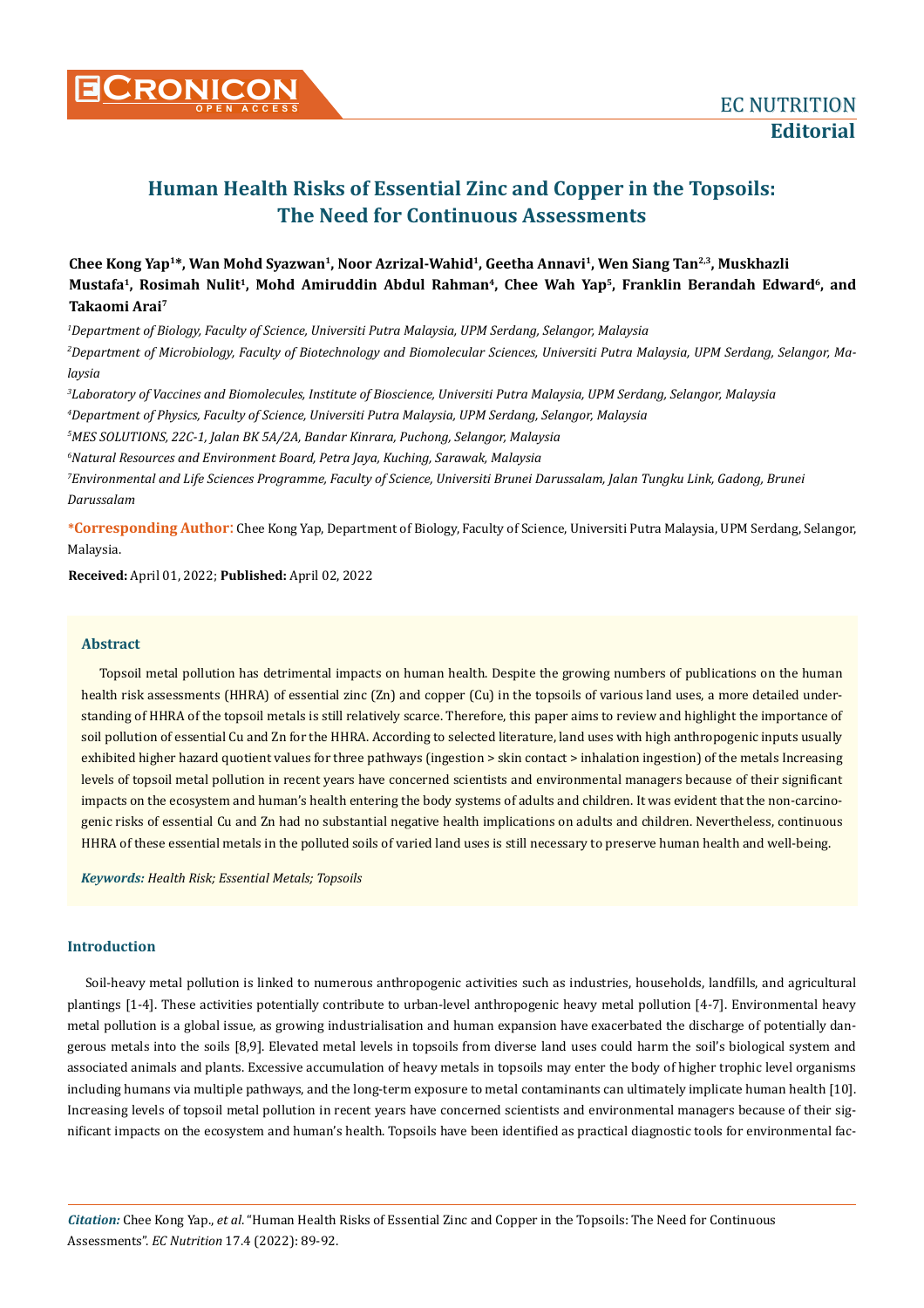tors that affect human health. These samples included different land uses such as industrial, rubbish heaps, and residential urban areas [11-14]. Direct and indirect connections between metal-contaminated soils and human health risks have been reported [15,16] and the detrimental effects of elevated metal levels on human health were evident in many studies across the globe [1,10,13,15,17-19].

The worldwide publications related to human health risk assessment (HHRA) of essential metals in soils are expected to perpetually increase in the near future [2,19-21]. HHRA of heavy metals in soils from various land uses has been observed predominantly in China [22-24]. There is also a growing body of evidence indicating the significant association between metal-polluted soils and both children's and adults' public health. This paper, therefore, aims to review and highlight the importance of soil pollution of essential zinc (Zn) and copper (Cu) in connection to HHRA.

#### **Human health risk assessment**

In particular, three pathways (ingestion, inhalation, and skin contact) have been identified for reaching the human body via the topsoil matrices [1,13,17-19]. The three pathways have been widely used to assess non-carcinogenic risk (NCR) to people. The HHRA has been established based on the guidelines from the US Environmental Protection Agency and the Exposure Factors Handbook [25-28]. The hazard quotient (HQ) is the ratio of a metal's average daily dose (ADD) to its oral reference dose (RfD). The RfD (mg/kg day) is the maximum daily dose of metal from a particular exposure pathway determined not to pose a significant risk of harmful consequences to sensitive individuals throughout their lives. If the ADD is less than the RfD value (HQ < 1), it is assumed that there will be no adverse health consequences. However, if the ADD is greater than the RfD value (HQ > 1), there will almost certainly be negative consequences [25,27].

The NCR is calculated using the hazard index (HI), which is the sum of the HQs in the three exposure pathways [29-31]. A HI of 1.0 indicates no significant risk of non-carcinogenic effects, while HI greater than 1.0 implies non-carcinogenic effects. The increase in HI value is anticipated to have a positive association with non-carcinogenic effects [14].

Due to metals exposures in the topsoils of varied land uses, Yap., *et al*. [4] published the HHRA results in Peninsular Malaysia. They discovered that children had higher HQ of ingestion and HQ of dermal contact values than adults, whereas adults had higher HQ of inhalation values than children. They also claimed that the three different exposure pathways for Zn and Cu decreased following the pathways ingestion > skin contact > inhalation for both adults and children.

Analyses of six heavy metals (including the essential Zn and Cu) in urban soils of steel industrial city in Anshan (China), Qing., *et al*. [13] indicated that the main form of exposure that caused harm to human health was through ingestion. Human health risks of essential metals through ingestion were also evident based on the street dust data from India [12] and Beijing [15]. Ingestion of soil particles, in particular, was identified to impose health risks on the residents of Guangzhou, 17], Angola [29], and Greece [31].

When HI values for children and adults were examined, Yap., *et al*. [4] found that children were at a higher risk of NCR from essential Zn and Cu in the topsoils collected from in rubbish, landfills, and industrial sites than adults [4]. This is because of their behaviour and physiology. Children are more likely to be exposed to topsoils polluted by essential Zn and Cu. Pica, as well as thumb or finger-licking, have been linked to a higher NCR in children than in adults [15,22,32]. The amount of skin exposed to the human body was proportional to the rise in non-carcinogenic health risks. Adedeji., *et al*. [20] also reported that, that children were the most vulnerable to metal soil exposure based on total HI. Nevertheless, the above-mentioned studies found no substantial negative health implications since the HQ < 1.

### **Conclusion**

Land uses with high anthropogenic inputs, such as industrial and landfill regions, exhibited higher HQ values for the three HHRA pathways. Ingestion > skin contact > inhalation are the three main Zn and Cu exposure pathways for children and adults. The HHRA of essential

*Citation:* Chee Kong Yap., *et al*. "Human Health Risks of Essential Zinc and Copper in the Topsoils: The Need for Continuous Assessments". *EC Nutrition* 17.4 (2022): 89-92.

90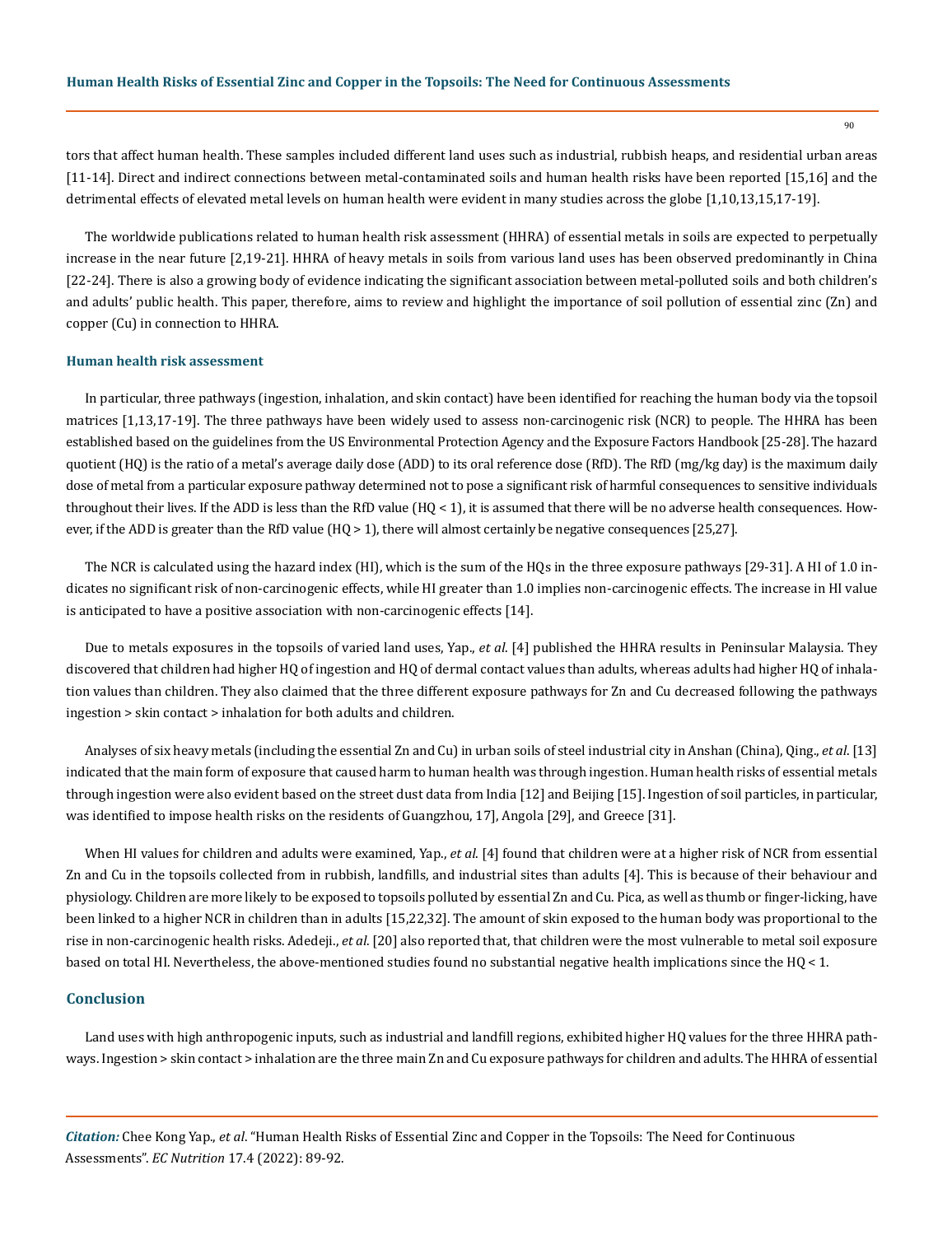metals at varied land uses is still required to preserve human health and well-being, although the NCR of essential Zn and Cu based on the literature for children and adults had no substantial negative health implications.

### **Bibliography**

- 1. Luo XS., *et al*[. "Incorporating Bioaccessibility into Human Health Risk Assessments of Heavy Metals in Urban Park Soils".](https://pubmed.ncbi.nlm.nih.gov/22444057/) *Science of the [Total Environment](https://pubmed.ncbi.nlm.nih.gov/22444057/)* 424 (2012): 88-96.
- 2. Xu DM., *et al*[. "Current Knowledge from Heavy Metal Pollution in Chinese Smelter Contaminated Soils, Health Risk Implications and](https://www.sciencedirect.com/science/article/abs/pii/S0959652620350332) [Associated Remediation Progress in Recent Decades: A Critical Review".](https://www.sciencedirect.com/science/article/abs/pii/S0959652620350332) *Journal of Cleaner Production* 286 (2020): 124989.
- 3. [Yap CK. "Soil Pollution: Sources, Management Strategies and Health Effects". Nova Science Publishers Incorporated \(2018\).](https://novapublishers.com/shop/soil-pollution-sources-management-strategies-and-health-effects/)
- 4. Yap CK., *et al*[. "Assessments of the Ecological and Health Risks of Potentially Toxic Metals in the Topsoils of Different Land Uses: A Case](https://www.mdpi.com/2079-7737/11/1/2) [Study in Peninsular Malaysia".](https://www.mdpi.com/2079-7737/11/1/2) *Biology* 11.1 (2022): 2.
- 5. [Yap CK and Wong CH. "Assessment Cu, Ni and Zn Pollution in the Surface Sediments in the Southern Peninsular Malaysia Using Cluster](https://www.researchgate.net/publication/289017989_Assessment_Cu_Ni_and_Zn_Pollution_in_the_Surface_Sediments_in_the_Southern_Peninsular_Malaysia_using_Cluster_Analysis_Ratios_of_Geochemical_Nonresistant_to_Resistant_Fractions_and_Geochemical_Indices) [Analysis, Ratios of Geochemical Nonresistant to Resistant Fractions, and Geochemical Indices".](https://www.researchgate.net/publication/289017989_Assessment_Cu_Ni_and_Zn_Pollution_in_the_Surface_Sediments_in_the_Southern_Peninsular_Malaysia_using_Cluster_Analysis_Ratios_of_Geochemical_Nonresistant_to_Resistant_Fractions_and_Geochemical_Indices) *Environment Asia* 4.1 (2011): 53-61.
- 6. [Yap CK and Pang BH. "Assessment of Cu, Pb, and Zn Contamination in Sediment of North Western Peninsular Malaysia by Using Sedi](https://link.springer.com/article/10.1007/s10661-011-1903-3)[ment Quality Values and Different Geochemical Indices".](https://link.springer.com/article/10.1007/s10661-011-1903-3) *Environmental Monitoring and Assessment* 183 (2011): 23-39.
- 7. [Yap CK and Pang BH. "Anthropogenic Concentrations of Cd, Ni and Zn in the Intertidal, River and Drainage Sediments Collected from](http://psasir.upm.edu.my/id/eprint/13123/1/Anthropogenic%20Concentrations%20of%20Cd,%20Ni%20and%20Zn%20in%20the%20Intertidal,%20River%20and.pdf) North Western Peninsular Malaysia". *[Pertanika Journal of Science and Technology](http://psasir.upm.edu.my/id/eprint/13123/1/Anthropogenic%20Concentrations%20of%20Cd,%20Ni%20and%20Zn%20in%20the%20Intertidal,%20River%20and.pdf)* 19.1 (2011): 93-107.
- 8. Hoodaji M., *et al*[. "Assessment of Copper, Cobalt and Zinc Contaminations in Soils and Plants of Industrial Area in Esfahan City \(in](https://eurekamag.com/research/037/004/037004765.php) Iran)". *[Environmental Earth Sciences](https://eurekamag.com/research/037/004/037004765.php)* 61.7 (2010): 1353-1360.
- 9. Mojiri A., *et al*[. "Pollutant Removal from Synthetic Aqueous Solutions with a Combined Electrochemical Oxidation and Adsorption](https://pubmed.ncbi.nlm.nih.gov/29987230/) Method". *[International Journal of Environmental Research and Public Health](https://pubmed.ncbi.nlm.nih.gov/29987230/)* 15.7 (2018): 1443.
- 10. Islam Md S., *et al*[. "Metal Speciation in Soil and Health Risk Due to Vegetables Consumption in Bangladesh".](https://pubmed.ncbi.nlm.nih.gov/25903407/) *Environmental Monitoring and Assessment* [187.5 \(2015\): 288.](https://pubmed.ncbi.nlm.nih.gov/25903407/)
- 11. Chen H., *et al*[. "Contamination Features and Health Risk of Soil Heavy Metals in China".](https://pubmed.ncbi.nlm.nih.gov/25617996/) *Science of the Total Environment* 512-513 [\(2015\): 143-153.](https://pubmed.ncbi.nlm.nih.gov/25617996/)
- 12. [Chabukdhara M and Nema AK. "Heavy Metals Assessment in Urban Soil around Industrial Clusters in Ghaziabad, India: Probabilistic](https://pubmed.ncbi.nlm.nih.gov/23116622/) Health Risk Approach". *[Ecotoxicology and Environmental Safety](https://pubmed.ncbi.nlm.nih.gov/23116622/)* 87 (2013): 57-64.
- 13. Qing X., *et al*[. "Assessment of Heavy Metal Pollution and Human Health Risk in Urban Soils of Steel Industrial City \(Anshan\), Liaoning,](https://www.sciencedirect.com/science/article/abs/pii/S0147651315003048) Northeast China". *[Ecotoxicology and Environmental Safety](https://www.sciencedirect.com/science/article/abs/pii/S0147651315003048)* 120 (2015): 377-385.
- 14. Li Z., *et al*[. "A Review of Soil Heavy Metal Pollution from Mines in China: Pollution and Health Risk Assessment".](https://www.sciencedirect.com/science/article/abs/pii/S0048969713010176) *Science of the Total Environment* [468-469 \(2014\): 843-853.](https://www.sciencedirect.com/science/article/abs/pii/S0048969713010176)
- 15. Wei X., *et al*[. "Pollution Characteristics and Health Risk Assessment of Heavy Metals in Street Dusts from Different Functional Areas](https://pubmed.ncbi.nlm.nih.gov/25463870/) in Beijing, China". *[Ecotoxicology and Environmental Safety](https://pubmed.ncbi.nlm.nih.gov/25463870/)* 112 (2015): 186-192.
- 16. Wu S., *et al*[. "Levels and Health Risk Assessments of Heavy Metals in Urban Soils in Dongguan, China".](https://www.sciencedirect.com/science/article/abs/pii/S0375674214002969) *Journal of Geochemical Exploration* [148 \(2015\): 71-78.](https://www.sciencedirect.com/science/article/abs/pii/S0375674214002969)

*Citation:* Chee Kong Yap., *et al*. "Human Health Risks of Essential Zinc and Copper in the Topsoils: The Need for Continuous Assessments". *EC Nutrition* 17.4 (2022): 89-92.

**91**